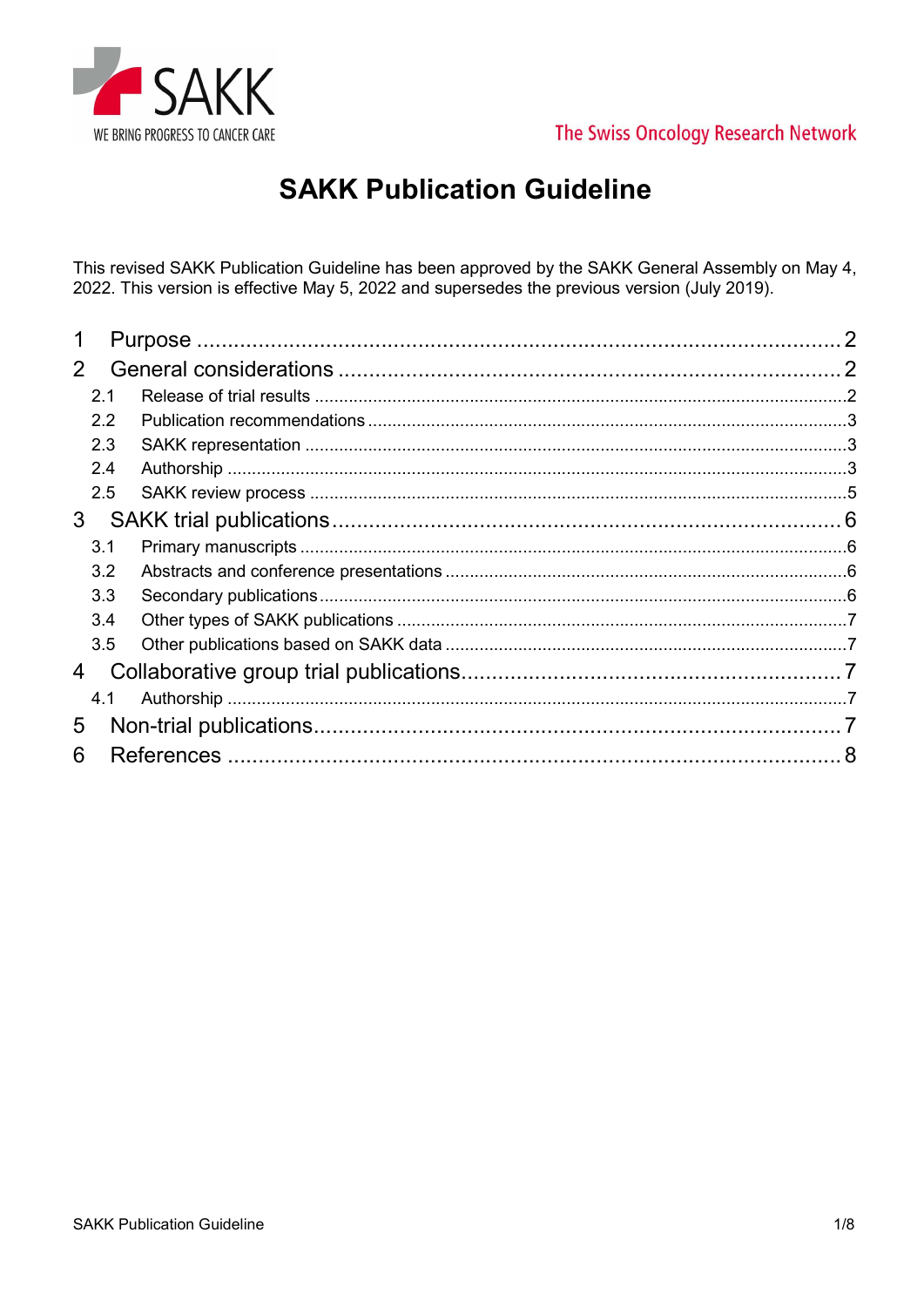# 1 Purpose

This guideline defines the timing, authorship and SAKK review process for the preparation and release of publications based on data collected for SAKK trials and other trials with SAKK involvement. Furthermore, the procedures and the format for presentations are described.

For registries within SCORED, the SCORED publication guideline applies.

The responsibilities are shared by the coordinating investigators, clinical project managers, SAKK head of statistics, trial statisticians, SAKK Chief Scientific Officer (CSO), presidents of the project/working groups or sections, other participating investigators (e.g. quality of life, health economics, pathology or translational research), the SAKK scientific committee and the SAKK directors' committee.

The purpose of this guideline is to help everyone involved to proceed in an appropriate, efficient and timely way as well as to avoid conflicts. The competence center of SAKK provides assistance to investigators in order to facilitate the respective processes.

The SAKK guarantees the freedom of reporting to the participating physicians. This statement is based on the World Medical Association Declaration of Helsinki [1].

## 2 General considerations

## 2.1 Release of trial results

SAKK as sponsor has the duty to make the results of their research on human subjects publicly available and is accountable for the completeness and accuracy of their publications. All results, whether negative, inconclusive, or positive should be published or made publicly available.

Inappropriate publications (e.g. press releases) or presentations of trial results at closed sessions to persons outside the trial team should not jeopardize publications or presentations of results at public meetings.

Statistical analyses should be performed on data that have been reviewed by the coordinating investigator.

A publication plan detailing the type and timing of publications of the trial is to be implemented within the trial team. Results should be timely evaluated and published; hence early initiation of the process is essential. See section 2.1.1 about timing of publications. Detailed planning of the timing of analysis and submission of the manuscript or abstract is to be determined within the trial team as well. The publication plan should also include the planned author list (see 2.4).

SAKK encourages the (re-)use of data related to its trials by making them available to researchers. For the procedure see also section 3.3

#### 2.1.1 Timing of publications

For phase I trials publication/presentation of interim results is permitted at any time during the course of the trial after consultation with an external contract partner, if appropriate. For phase I/II trials, phase I results may be published separately.

For stratified trials with parallel strata for different subgroups of patients, each stratum is considered as an independent trial. After reaching the primary and selected secondary endpoints in one stratum, a separate publication pertaining to that stratum is thus allowed.

For randomized trials with multiple parallel treatment arms within the same patient population, data of all treatment arms will usually be analyzed simultaneously for a comprehensive publication.

For phase II/III trials or phase III trials with a feasibility part, separate publications of results are permitted after reaching the primary endpoint of the phase II (or the feasibility part) of the trial, as long as results pertaining to or hinting at the primary endpoint of the phase III trial are not presented. Such publications/presentations will report results only on patients enrolled in the phase II or on the feasibility part of the trial.

Generally results are only released after reaching the primary endpoint. However, publications of early findings that are possible without jeopardizing the scientific integrity of the trial are allowed and encouraged under the following conditions:

 Results of pre-planned interim analyses may be published, however the results of the primary endpoint and any related secondary endpoints that could hint at results of the primary endpoint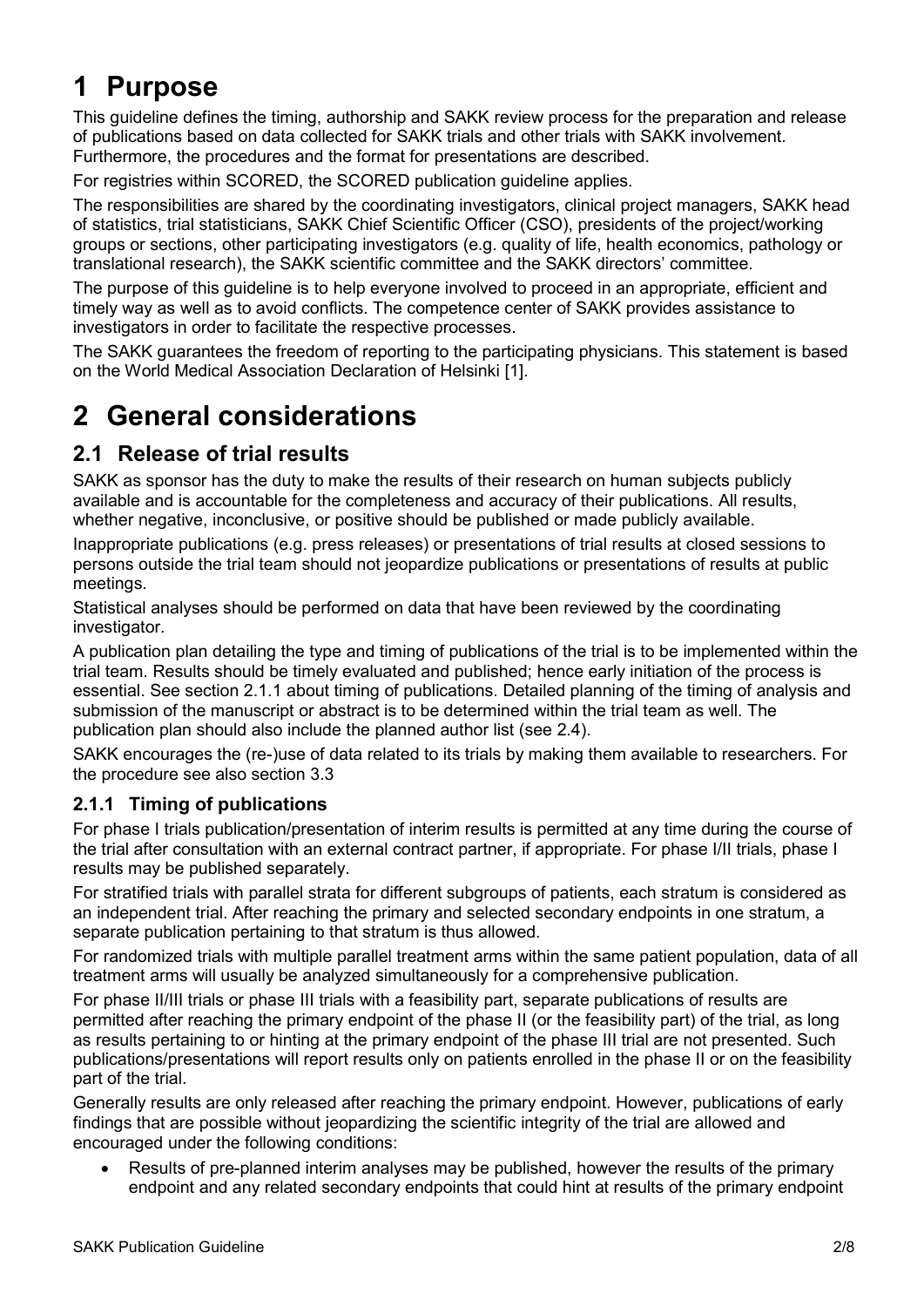cannot be included in the publication. Other results of any number of patients may be analyzed and included in the publication. After abstract submission updated results may be presented at the conference. If the primary endpoint and the related secondary endpoints have been reached in the meantime, the corresponding results may also be presented.

- Safety data may be released at any time without a planned interim analysis if deemed necessary. Such action is to be approved by the coordinating investigator, the medical advisor and the SAKK scientific committee.
- Results of pre-planned analyses of secondary endpoints or subprojects like e.g. quality of life, translational research, outcome research, pathology, quality assurance that are available before the primary endpoint may be published in advance. Such publications should not include results of endpoints potentially hinting at the primary endpoint

In case of doubt the SAKK directors' committee will decide whether or not such results may be released before the primary analysis.

## 2.2 Publication recommendations

It is recommended that publications in peer-reviewed journals and presentations at scientific conferences follow the established reporting standards, such as CONSORT [2-12] for randomized controlled trials, REMARK [13] for tumor maker prognostic studies, STARD [14] for studies of diagnostic accuracy, TREND [15] for nonrandomized evaluations, STROBE [16] for observational studies, PRISMA [17] for reviews and meta-analyses, ICMJE [18] for submission to biomedical journals, ASA statement on p-values [19].

According to the good publication practice of Graf et al. 2009 [20], the key points are:

- Articles and presentations should be complete, balanced and clear.
- Reference to the unique study identification number should be included in all articles and presentations that report research from applicable clinical studies.
- Interpretation of results should be unbiased, based on findings, and relevant to the audience.
- Discussion of results should be unbiased, placed in the context of other relevant literature, and the evidence cited should be balanced. Studies with related findings should be cited, especially when previous results conflict with the results being reported.
- Limitations (and strengths) of the study design and methodology should be described.

Open access publication is encouraged for all results (both positive or negative) that are deemed to immediately impact on clinical practice and on research methods. Open Access publication fee should be integrated into the study budget.

### 2.3 SAKK representation

Every attempt should be made to have major publications in the name of SAKK. The following options should be considered:

- The number of the trial should appear in the title of the publication ... trial SAKK XX/YY......
- The name "SAKK" should appear in the title of the publication: A trial of the SAKK.
- If this is impeded by the journal's publication policy, the name "SAKK" should appear at the end of the author list as "for the Swiss Group for Clinical Cancer Research SAKK"
- If none of the above options is acceptable by the target journal, all authors should be affiliated to both their institution and SAKK.

## 2.4 Authorship

#### 2.4.1 Authorship principles

Authorship should be credited according to the "Uniform Requirements for Manuscripts Submitted to Biomedical Journals: Writing and Editing for Biomedical publication" (updated December 2014). The two most important principles are:

 Authorship credit should be based on 1) substantial contributions to the conception or design of the work; or the acquisition, analysis, or interpretation of data for the work; AND 2) drafting the work or revising it critically for important intellectual content; AND 3) final approval of the version to be published; AND 4) agreement to be accountable for all aspects of the work in ensuring that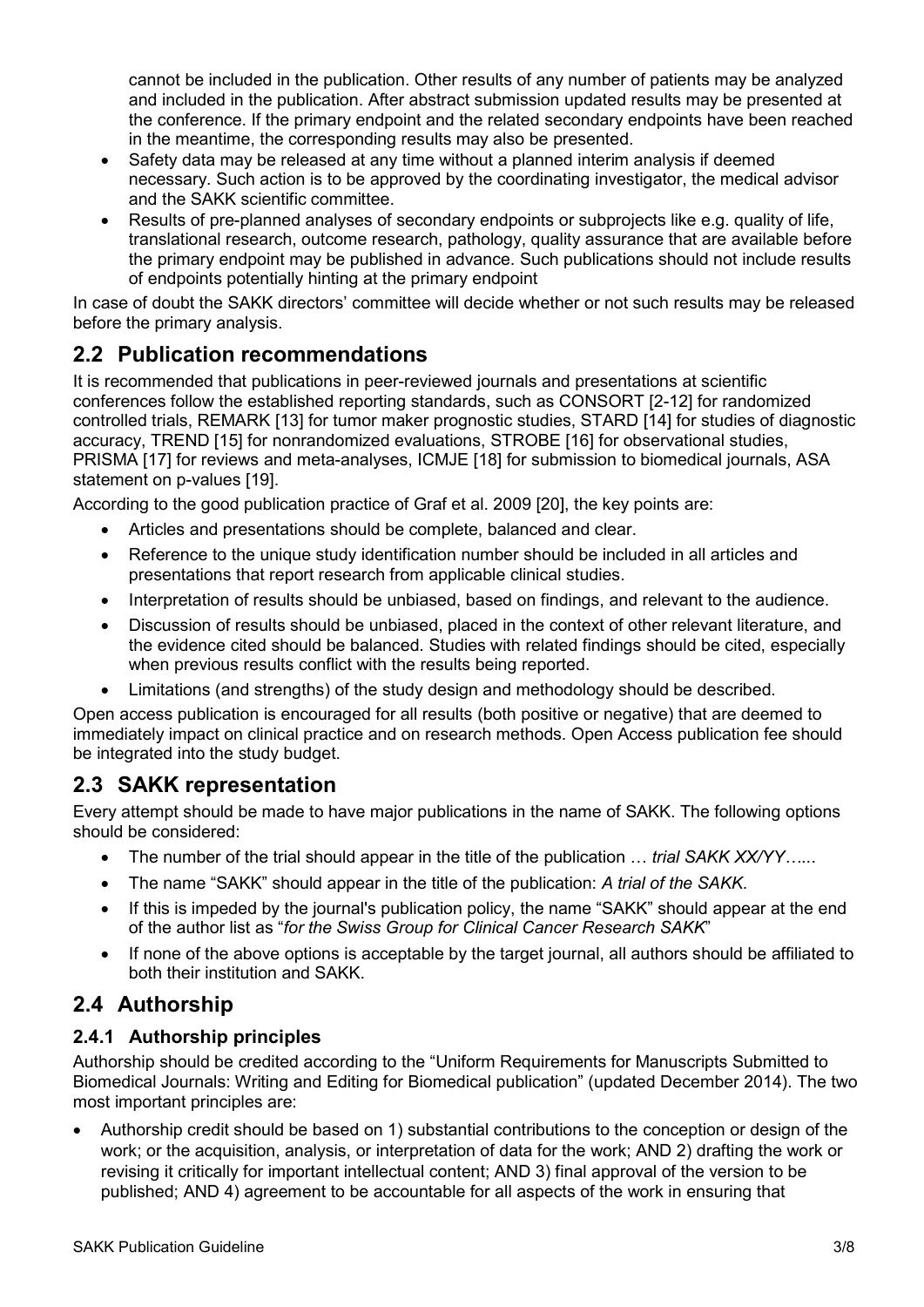questions related to the accuracy or integrity of any part of the work are appropriately investigated and resolved. Authors should meet all 4 criteria. Contributors who meet fewer than all 4 of the above criteria for authorship should not be listed as authors, but they should be acknowledged.

 Acquisition of funding, general supervision of a research group or general administrative support; and writing assistance, technical editing, language editing, and proofreading do not constitute authorship, but should be acknowledged.

It is the responsibility of the coordinating investigator (CI) to ensure that these principles are adhered to.

If authors move from one institution to another in the course of the trial, those authors will be listed with the institution to which they were affiliated at the time of starting trial participation and with "(now at <new affiliation>)" at the end.

No honorary authorship will be granted. Authorship will not be granted for compensation for other services or contribution to other trials.

#### 2.4.2 First author

The CI is usually the first author of the primary manuscript. Secondary manuscripts/abstracts shall be authored by specific individuals directly responsible for the particular projects. For such manuscripts/abstracts the CI is usually last author, if adequately involved.

If the CI is inadequately involved in the trial, he/she may lose authorship after discussion in the respective project group/working group/section and by decision of the SAKK directors' committee.

If the CI has left the institution where he/she started the trial participation, but continues to stay affiliated with SAKK and to lead trial activities, he/she may maintain his/her rights as the first author with the permission of the president of the respective project group/working group/section and the scientific committee liaison person of the group.

If the CI has substantial delay in preparing the manuscript, he/she may lose the rights as the first author by decision of the SAKK directors' committee.

#### 2.4.3 Selection of authors

First authors are responsible for proposing author selection and order. They have to give justifications for individual authorship.

Before the first draft of the manuscript/abstract is written, the first author submits the proposed author list to the trial statistician, who forwards it to the head of statistics for approval. The head of statistics may involve the SAKK directors' committee if deemed necessary.

The selected authors have to review and comment on the draft manuscript and receive the final version before submission to the journal.

#### 2.4.4 Participating institutions

Authorship for participating institutions (members and sites) is based on accrual. Each member having enrolled ≥5% of patients in the primary analysis population may receive a position in the author list. If a member has enrolled a larger number of patients in the trial, that member may get an additional authorship for every additional 10% of the patients accrued, with a maximum of three authors. I.e. a member recruiting 5.0–14.9% patients may have one author, 15.0–24.9% patients two authors, and ≥25.0% patients three authors. The CI counts as an additional author for his/her site independent of the number of patients. Supporting coordinating investigators are included in the number of authors per site. For members consisting of several sites the number of authors will be distributed among the sites again according to the accrual of the individual sites. The trial statistician will inform the CI how many authors of each participating member and site may be included. The head of statistics may adapt these thresholds depending on the number of contributing institutions and the length of the author list accepted by the target journal/conference.

The trial-specific principal investigator of each site is responsible for assigning authorship to the appropriate individual(s) at that site. In case the responsibility of the principal investigator has been handed over to another person during trial conduct, the superior at the institution makes the assignment.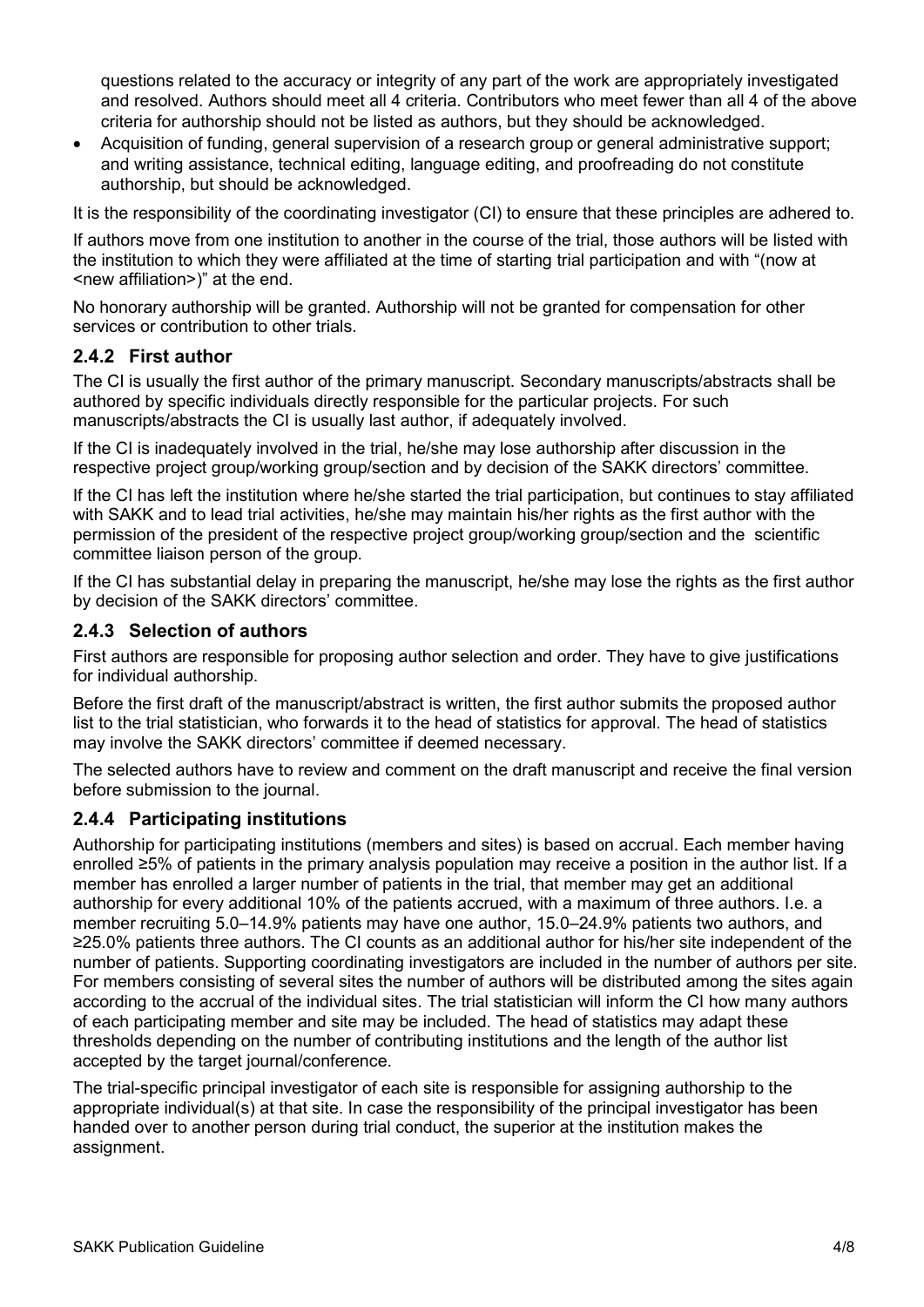For trials with secondary manuscripts, representatives of participating institutions who were not included in the author list of the primary manuscript may be included in the author list of the secondary manuscripts.

#### 2.4.5 Competence center of SAKK

In general, three authors from the competence center of SAKK should be included. The trial statistician should be included in the author list, generally as one of the first three authors, if adequately involved. The clinical project manager and clinical project developer should be included in the author list, but do not need to be in prominent positions.

Further persons from the competence center of SAKK may be included as authors, depending on their intellectual input and further indispensable contribution. In unclear cases, the head of statistics will decide together with the other heads within the competence center of SAKK.

The affiliation must be "Competence center of SAKK".

#### 2.4.6 Representatives of other disciplines

For multidisciplinary trials several investigators of different disciplines (surgeons, radiotherapists, etc.) in an institution might have made similarly important contributions. It is the responsibility of the principal investigator and CI to decide whether several authors from different disciplines of an institution are justified. In unclear cases, the issue is escalated to the directors' committee via the head of statistics.

#### 2.4.7 Foreign cooperative groups participating in SAKK trials

Each cooperative group should have the opportunity to include at least one author. Individual authors should be listed in the name of the cooperative group.

It may be required or wished that the conditions for authorship, the number of authors and their positions in the author list are prospectively agreed upon between the SAKK and the respective cooperative groups in the trial specific contracts.

#### 2.4.8 Acknowledgments

An acknowledgment should be included, whenever permitted by the policy of the target journal.

All contributors who do not meet the criteria for authorship should be listed in the acknowledgments or in an appendix, also medical writers if applicable. The acknowledgment list should include the names of all participating institutions together with the corresponding names of the principal investigators.

Members of the Independent Data Monitoring Committee (or similar committees) should be acknowledged where applicable.

#### 2.4.9 Funding sources

The Swiss State Secretariat for Education, Research and Innovation (SERI) and the Swiss Cancer Research Foundation (SCR) and Swiss Cancer League (SCL) should be acknowledged for funding, unless the trial is completely funded by external partners.

Funding by external partners (e.g. pharmaceutical companies or foundations) should be acknowledged appropriately, including grant numbers, if applicable.

Pharmaceutical companies which provided study drugs should also be acknowledged.

#### 2.5 SAKK review process

The trial statistician is responsible for the SAKK review process, but the individual steps of the review process may be delegated to other SAKK personnel.

The draft publication will be sent for review to all co-authors, the 2<sup>nd</sup> statistician (if applicable), the SAKK head of statistics and the SAKK CSO for review. The timeline for review should be at least 5 days for abstracts, poster and presentations and at least 10 days for manuscripts.

The draft publications will also be sent to any involved pharmaceutical companies and other external partners, as agreed upon in the respective contracts.

For very similar publications, e.g. resubmissions of abstracts, the head of statistics may shorten or waive the review process.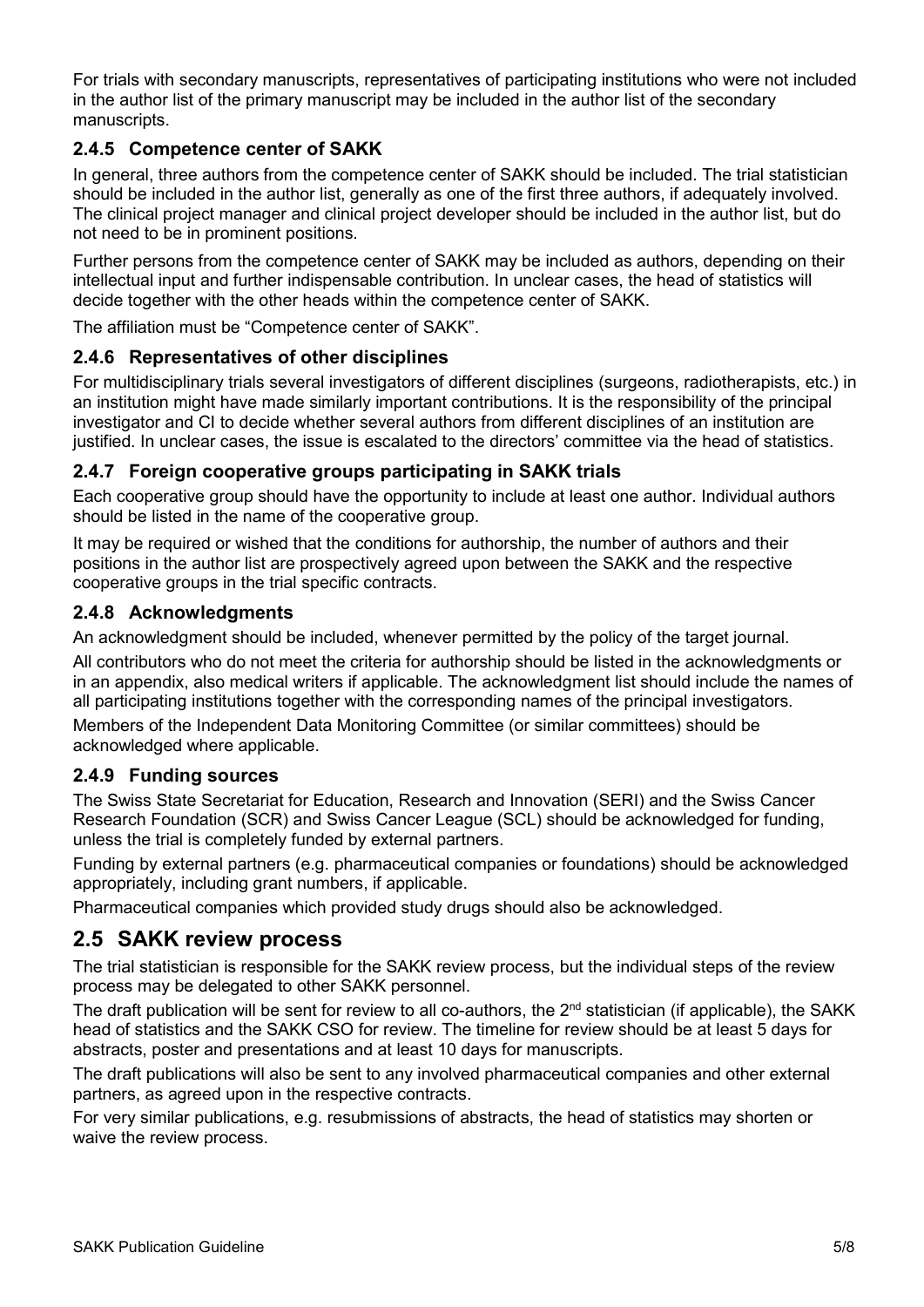# 3 SAKK trial publications

### 3.1 Primary manuscripts

Primary results of each SAKK clinical trial should be timely evaluated and published. Statistical analysis, preparation of the clinical study report or conference presentation, if applicable, and manuscript writing should proceed in parallel and are to be finished within 6-9 months from reaching the primary and selected secondary endpoints or within 3 months of presenting the data at a conference, as agreed upon by the trial team.

The statistical analysis is carried out at the competence center of SAKK by the trial statistician in close collaboration with other members of the trial team. The trial statistician provides a draft report as the basis for manuscript writing.

It is the task and the privilege of the coordinating investigators to draft and finalize the manuscript. They may delegate the writing of specific sections (e.g. other disciplines, substudies) to competent coauthors. Delegating a person other than the coordinating investigator to write the whole manuscript is allowed after obtaining approval from the president of the respective project group/working group/section.

The involvement of a professional medical writer to support the first author in manuscript preparation and/or submission is allowed and encouraged. The budget needs to be approved by the head of statistics.

The coordinating investigator must provide a draft for the first review and submit according to the consented time schedule. In case of revisions, the resubmission should normally be done within 4 weeks. In case of a rejection, the submission to the next journal should normally be done within 4 weeks as well

All named authors must approve the content of the final manuscript and assume responsibility for it.

During the manuscript writing the coordinating investigator and trial statistician should remain closely in touch. If the pre-defined timelines are not met, the trial statistician will escalate to the head of statistics who may further escalate to the respective project group/working group/section president and scientific committee liaison person and/or SAKK directors' committee if the delays are persisting. If despite these measures the manuscript writing process is still delayed, the respective project group/working group/section president has to assign a new writer for the manuscript. As a consequence, the coordinating investigator will lose the rights as first author.

The coordinating investigator should aim for the highest ranking realistic journal and adhere to the corresponding guidelines for authors.

### 3.2 Abstracts and conference presentations

The first author is responsible for good timing in abstract preparation, allowing sufficient time for the SAKK review and the review by contract partners (e.g. industry) involved, and submission.

Submission and presentation of the same abstract or results at two different conferences is allowed as long as different aspects are highlighted. Presentations may be given by coauthors at different conferences. Highest-ranking conferences should be considered first.

## 3.3 Secondary publications

Secondary publications include all non-primary publications using SAKK patients' data; e.g. quality of life, translational research, outcome research, pathology substudies, quality assurance or long-term follow-up publications.

Usually the investigator responsible for the secondary project is in charge of writing the manuscript. Secondary publications shall be authored by specific individuals directly responsible for the particular project, in the name of SAKK. The coordinating investigator and other key contributors are usually coauthors with the coordinating investigator as last author.

If a substudy or project is not mentioned in a protocol but planned retrospectively, the investigator must request permission from the competence center of SAKK and the coordinating investigator via the clinical project manager. If deemed necessary, the SAKK scientific committee and/or SAKK directors' committee might be consulted. A short project description, the target journal/conference and the planned author list must be included in the request. SAKK is committed to making the best use of the available data and therefore encourages secondary publications.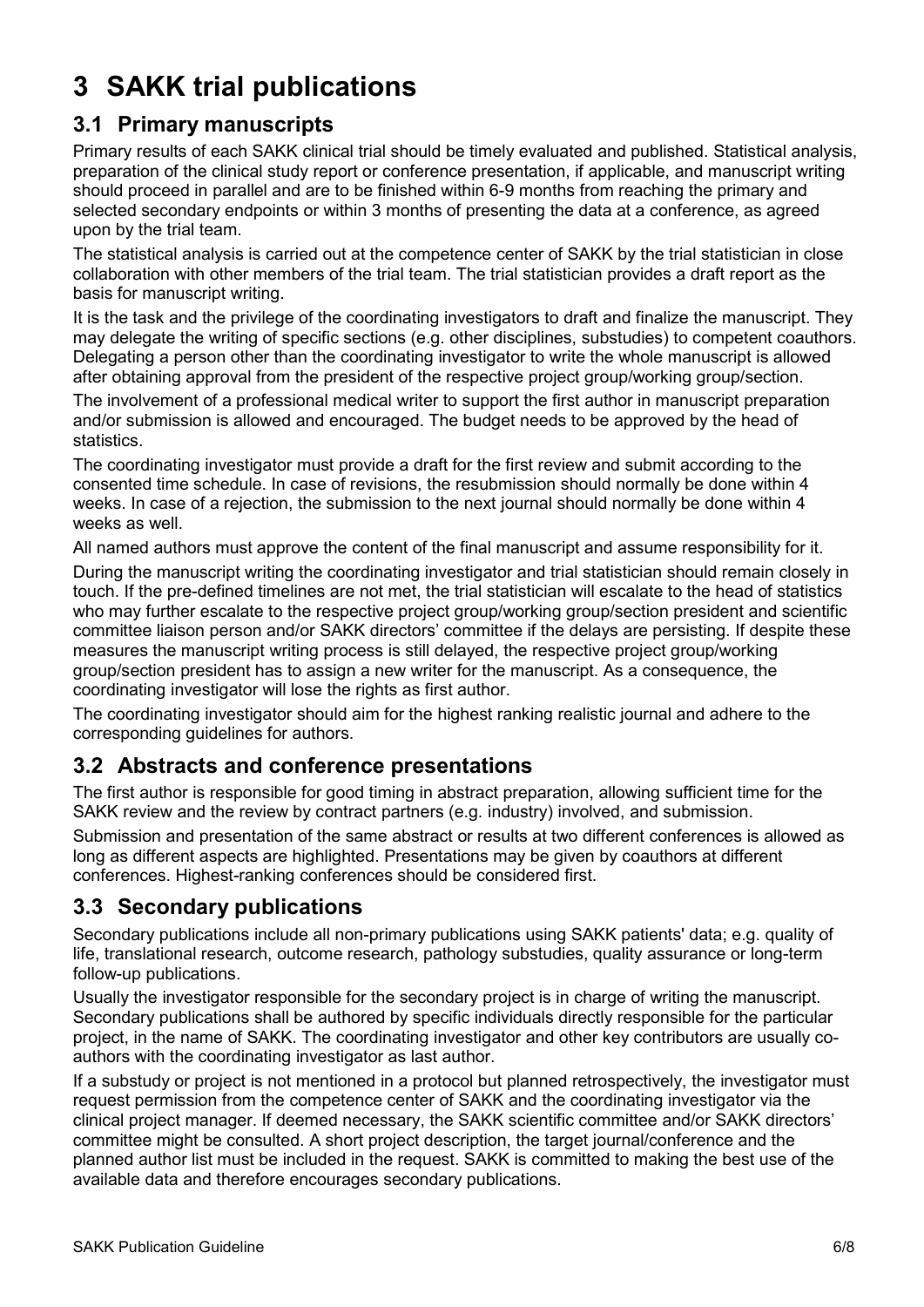All contributors to the substudy must be properly acknowledged.

## 3.4 Other types of SAKK publications

This section refers to letters to the editor, single case reports, review papers, book chapters, trial protocols etc. written by SAKK investigators and based on SAKK trial data.

The first author must obtain permission for use of the data and SAKK affiliation from the head of statistics. If deemed necessary, further approval from the SAKK directors' committee shall be requested. The target journal/publisher must be mentioned in the request. The extent of the review process will be determined based on the type of publication.

## 3.5 Other publications based on SAKK data

This section pertains to publications based on data in part provided by SAKK upon collaboration requests (e.g. for meta analyses) and may be written by non-SAKK investigators/co-workers.

Such collaborations may be considered only after the primary manuscript of the respective SAKK trial has been accepted for publication.

The project leader must obtain permission to use data of a specific SAKK trial via the coordinating investigator, who will forward the request to the head of statistics for approval. If deemed necessary, further approval from the SAKK directors' committee shall be requested. The head of statistics with check with the SAKK legal team if a specific data sharing agreement needs to be set up and if special measures for data protection (e.g. anonymization) are required.

At least one SAKK representative must be included as author. Usually the coordinating investigator acts as the SAKK representative. If the coordinating investigator is no longer active in this context, then the president of the respective project group/working group/section selects the SAKK representative. Depending on contribution, further authors from SAKK (e.g. the trial statistician) may be requested.

The project leader submits the draft publication to the trial statistician, who is responsible for checking formal correctness.

## 4 Collaborative group trial publications

This section pertains to publications based on data of trials lead by other collaborative groups (e.g. HD, Hovon) and coordinated/supported by SAKK in Switzerland and may be written by non-SAKK investigators.

The publication policy must be agreed upon between the SAKK and the respective collaborative group in the trial specific contract.

The SAKK coordinating investigator/representative submits the draft publication to the responsible clinical project manager, who takes care of the review process and checks formalities. The SAKK coordinating investigator/representative is responsible for the scientific interpretation.

## 4.1 Authorship

The president of the respective project group/working group/section should make sure that authorship is allocated equitably. In unclear cases, the issue is escalated to the directors' committee via the head of statistics.

For the primary manuscript, at least one SAKK representative should be named as author. Depending on contribution, further authors may be added. For secondary publications, in case substantial contribution has been provided to a substudy by SAKK investigators, authorship of an SAKK representative is requested.

SAKK representatives should give the affiliation of both their institution and the SAKK. All participating SAKK institutions as well as the corresponding principal investigators should be acknowledged in the publication.

# 5 Non-trial publications

This section pertains to publications which do not use data of SAKK trials or of trials lead by other collaborative groups and coordinated/supported by the SAKK in Switzerland, but are written in the name of the SAKK or the SAKK is listed as the affiliation of some authors.